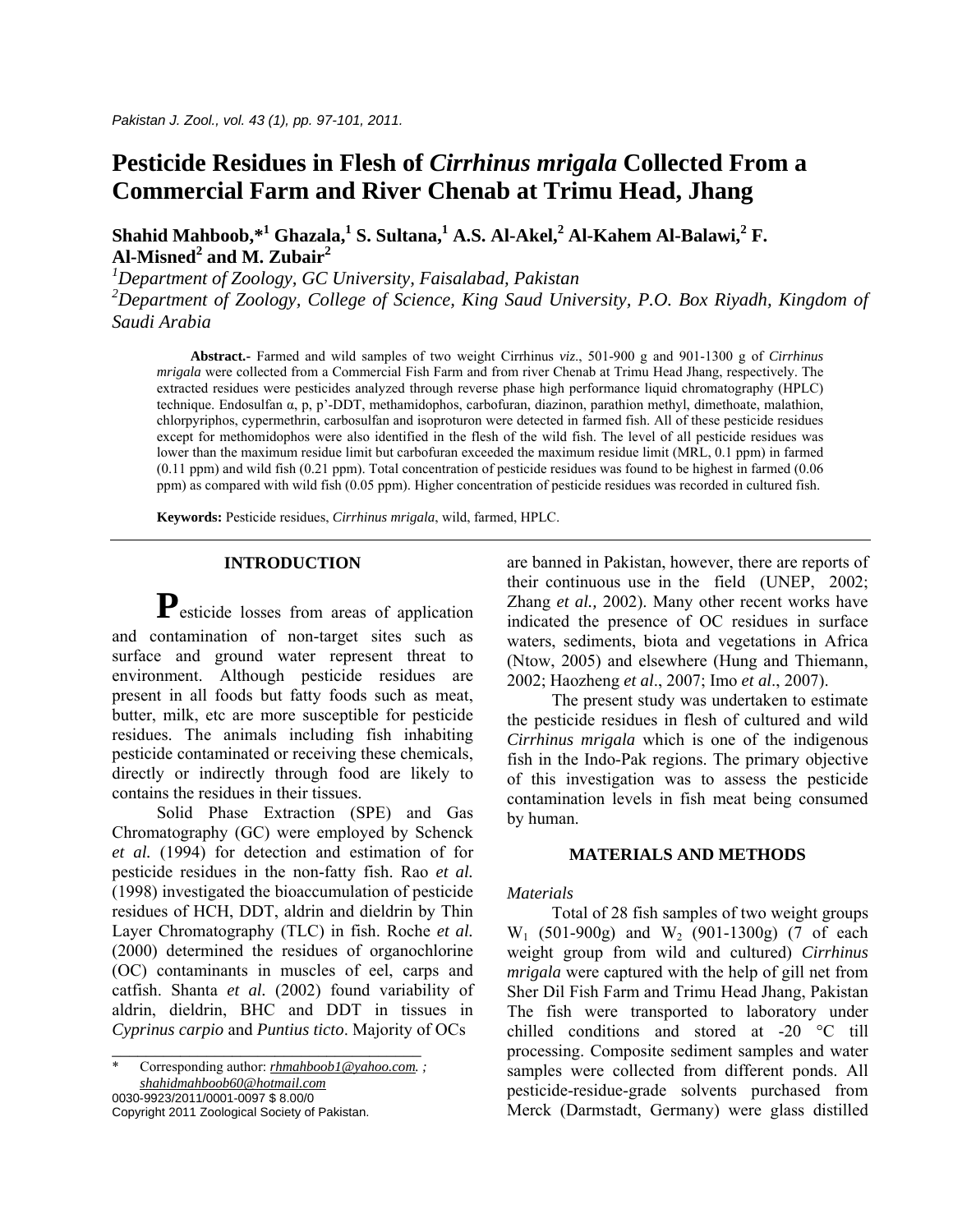before use, and they did not yield any interfering chromatographic peak when concentrated from 10 ml to 100 µl. Pesticide residues standards were purchased from Dr. Ehrenstorfer GmbH (Augsburg, Germany). Solid phase extraction bond elut C-18 (3 cc/500 mg) were purchased from Varian Inc. (Salt Lake, USA). Glassware was washed with detergent, rinsed with purified water and acetone, and heated at 180°C for 2 h.

#### *Sample collection and treatment*

Seven samples (fish, sediments and water) were collected randomly from each fish group in the earthen ponds of local fish hatchery. The water samples  $(1.5 \text{ L})$  were collected into cleaned glass bottles from midstream positions of the pond at approximately 0.4 m depth below the water surface. Then they were pre-filtered through 0.45  $\mu$ m fiber glass filter (Whatman) to remove debris and suspended materials and preserved by adding 5 ml concentrated sulphuric acid to prevent biological activity (Ntow, 2005). The waterbed sediments were grabbed from the bottom of the pond where finetextured substrate had accumulated, and they were transferred into glass beakers. The fish samples obtained from hatchery at the various sites around the pond were washed in enough distilled water. All these samples were immediately stored in an icechest at 4°C and transported to lab for analysis.

 In the lab, the muscle tissues of the fish samples were ground in a blender to form a homogenous composite, while the sediments were air-dried. The pre-filtered water samples were processed using a solid phase extraction technique (Totolin, 2003). After the cartridges (C-18) were conditioned with 5 ml methanol, 5 ml acetone and 5 ml Milli Q water in turn, the water samples (1 L) were passed through cartridges at a flow rate of 5 ml/min. The stationary phase was washed with 5 ml acetone and 5 ml Milli Q water and then centrifuged at 1 000–1 500 rpm for 5 min. The analytes trapped in the cartridges were eluted 3 times with 5 ml portions of hexane. The extracts were concentrated to about 2 ml using a Buchi rotary evaporator operated under 600 Pa at 30°C. The lipids (oils and fats) were extracted from the weighed amount of samples by soxhlet apparatus. A total of 30 g each sample was taken in the extraction thimble.

 After the OC residues in sediments and fish samples were extracted using soxhlet extraction<sup>[16]</sup>, 10 g sample was placed into a beaker containing 50 g anhydrous sodium sulfate and mixed thoroughly. The sample mixture was transferred to an extraction thimble and placed in a soxhlet extractor. The mixture was extracted with 150 ml acetone: *n*-hexane (20:80;  $V/V$ ) at 50 °C for 4 h, the extracts were filtered and concentrated to 1 ml by vacuum rotary evaporator. Each raw extract was then dissolved in 10 ml hexane and passed through pre-conditioned octadecyl C-18 columns at a rate of 2 ml/min to clean up. The column was washed with 1 ml 30% (*V*/*V*) methanol followed by 1 ml ultrapure water and was allowed to dry. The sample (analyte) which was trapped in the column was eluted 5 times with 0.5 ml aliquots of hexane to recover the pesticide residues. Hexane in the sample was then allowed to evaporate to leave the residue alone in the vial. Dried sample was dissolved in 1 ml portion of hexane, mixed thoroughly with a whirl mixer and then transferred to autosampler vials ready for gas chromatography. Carbamates residues were also extracted from soil by ultrasonic solvent.

#### *Determination of pesticide residues by HPLC*

The standards, spiked samples, fish, water and sediment samples were analyzed by reverse phase high performance liquid chromatography (HPLC) and UV-Visible detector. Column C-18  $(250 \times 4.6 \text{ mm}, 5 \text{ \mu m})$ , oven temperature  $(30 \text{ m})$ , injection loop (20  $\mu$ l), and flow rate (1 ml/min) were the common parameters for the analysis, whereas, the mobile phase, wavelength and pressure were different for different pesticide analysis (Table I). Different procedures of statistical analysis were used to analyze data. The data were analyzed through computer by using Minitab Package (SAS, 1995).

### **RESULTS AND DISCUSSION**

 Pesticide analysis of fish muscles showed that both wild and farmed *Cirrhinus mrigala* were contaminated with endosulfan  $\alpha$ , p, p'-DDT, methamidophos, carbofuran, diazinon, parathion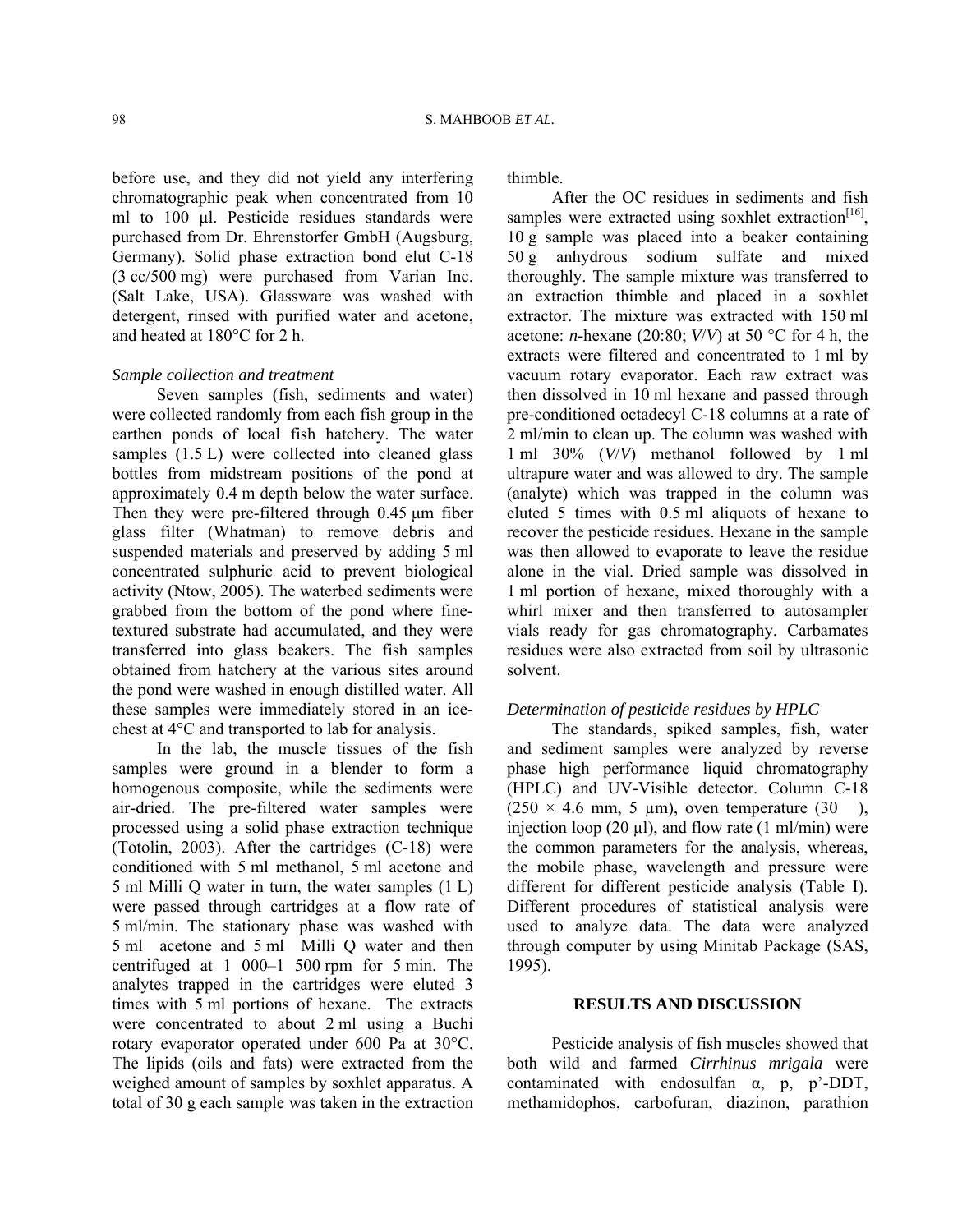methyl, dimethoate, malathion, chlorpyriphos, cypermethrin, carbosulfan and isoproturan. Concentration of endosulfan in farmed fish was recorded as  $0.02\pm0.001$  and  $0.01\pm$ ppm and W<sub>1</sub> and W2, whereas in wild, the highest concentration was  $0.009\pm0.001$ ppm under W<sub>1</sub> (Tables II). The organochlorine can reach the freshwater bodies through runoff, atmospheric deposition, and leaching due to agricultural applications near water bodies and there sediments work as sink for these pesticides (De Lorenzo *et al.,* 2002).

**Table I.- Mobile phase, wavelength and pressure for pesticide analysis.** 

| <b>Pesticide residues</b>                                                 | <b>Mobile</b><br>phase $(V:V)$             | Wave<br>length<br>(nm) | <b>Pressure</b><br>(Pa) |  |
|---------------------------------------------------------------------------|--------------------------------------------|------------------------|-------------------------|--|
| Chlorpyrifos, $\alpha$ , $\beta$ -<br>endosulfan and<br>organophosphatase | acetonitrile <sup>.</sup><br>water $(4:1)$ | 208                    | 693.6                   |  |
| DDT, DDE and<br>heptachlor                                                | methanol:<br>water<br>(95:05)              | 238                    | 724.2                   |  |
| Parathion methyl                                                          | acetonitrile:<br>water<br>(55:45)          | 235                    | 499.8                   |  |
| Captan                                                                    | acetonitrile:<br>water $(2:1)$             | 200                    | 622.2                   |  |
| Cypermethrin                                                              | acetonitrile:<br>water $(3:1)$             | 225                    | 693.6                   |  |
| Carbamates and<br>atrazine                                                | acetonitrile:<br>water $(2:1)$             | 220                    | 663.0                   |  |
| Chlorobromuron<br>isoproturan and<br>chlorotoluron                        | acetonitrile:<br>water $(1:1)$             | 200                    | 795.6                   |  |

 The concentration of p, p'-DDT in farmed *Cirrhinus mrigala* were detected as 0.01±0.00 and  $0.007\pm0.004$ ppm under W<sub>1</sub> and W<sub>2</sub>. While in wild *Cirrhinus mrigala* concentration was noted as 0.006 $\pm$ 0.0003 and 0.009 $\pm$ 0.0004 under W<sub>1</sub> and W<sub>2</sub> with significant differences (Table II). In the present study, p, p'-DDT was not exceeding the maximum residue limit (MRL) as 7mg/g of fish set by the Codex Alimentarious Commission of FAO–WHO (1997) , which is also in agreement with the findings of Roach and Runcie (1998). They also reported that DDT was not found above MRL in fish at any location of Sydney Harbour. Since our study did not investigate the levels of organochlorines in the entire food web, it cannot be concluded that the accumulation of organochlorines is from the water column rather than another source within the food chain. Therefore, the presence of persistent and hydrophobic organochlorine residues in water, even at low concentrations, poses a risk to health of the biota because such residues have a higher affinity for partitioning into sediment and aquatic organisms. Chemicals with long half-life values and a high solubility in lipids (fats, oils, or waxes) will tend to accumulate in fatty tissue. Such lipophilic chemicals easily move into cells and are sequestered in fat, where they become more persistent.

 The concentration of methamidophos noticed in farmed and wild *Cirrhinus mrigala* are given in Table II. Methamidophos was only present in farmed fish. The concentration for carbofuran crossed MRL value  $(0.1\mu g/g)$  in farmed raised fish under  $W_1$  (0.15ppm) and wild fish under  $W_2$ (0.23ppm). Highest concentration of diazinon was found in wild under  $W_2$  was  $0.06\pm0.002$ ppm, whereas, minimum concentration of parathion methyl was also found in  $W_2$  (wild) as 0.05±0.00ppm. Dimethoate had the same value of concentration in both groups of farmed fish (Table II). In farmed *Cirrhinus mrigala* malathion was found to be  $0.01\pm0.0001$  and  $0.009\pm0.0001$  ppm under W1 and W2, whereas, in wild *Cirrhinus mrigala* its concentration was measured as 0.005 $\pm$ 0.001 and 0.01 $\pm$ 0.0005ppm under W<sub>1</sub> and W<sub>2</sub> with significant differences (Table II). Chlorpyriphos and carbofuran had maximum concentration in farmed fish under  $W_2$ , whereas, cypermethrin and isoproturon had maximum concentration in farmed fish under  $W_1$  (Table II). As regarded concentration of individual pesticides, the highest concentration of dimethoate  $(0.16\pm0.001)$ and maximum concentration of p, p'-DDT (0.008±0.000ppm) were recorded in farmed *Cirrhinus mrigala.* In wild fish, the highest concentration of carbofuran (0.21±0.004) and lowest concentration of carbosulfan (0.004±0.001) were detected.

 The composition of total pesticide concentration in farmed and wild *Cirrhinus mrigala* has shown that the total concentration was highest in farmed fish as compared to wild fish (Table II). This might be due to contaminated supplemented artificial feed ingredients due to spray of various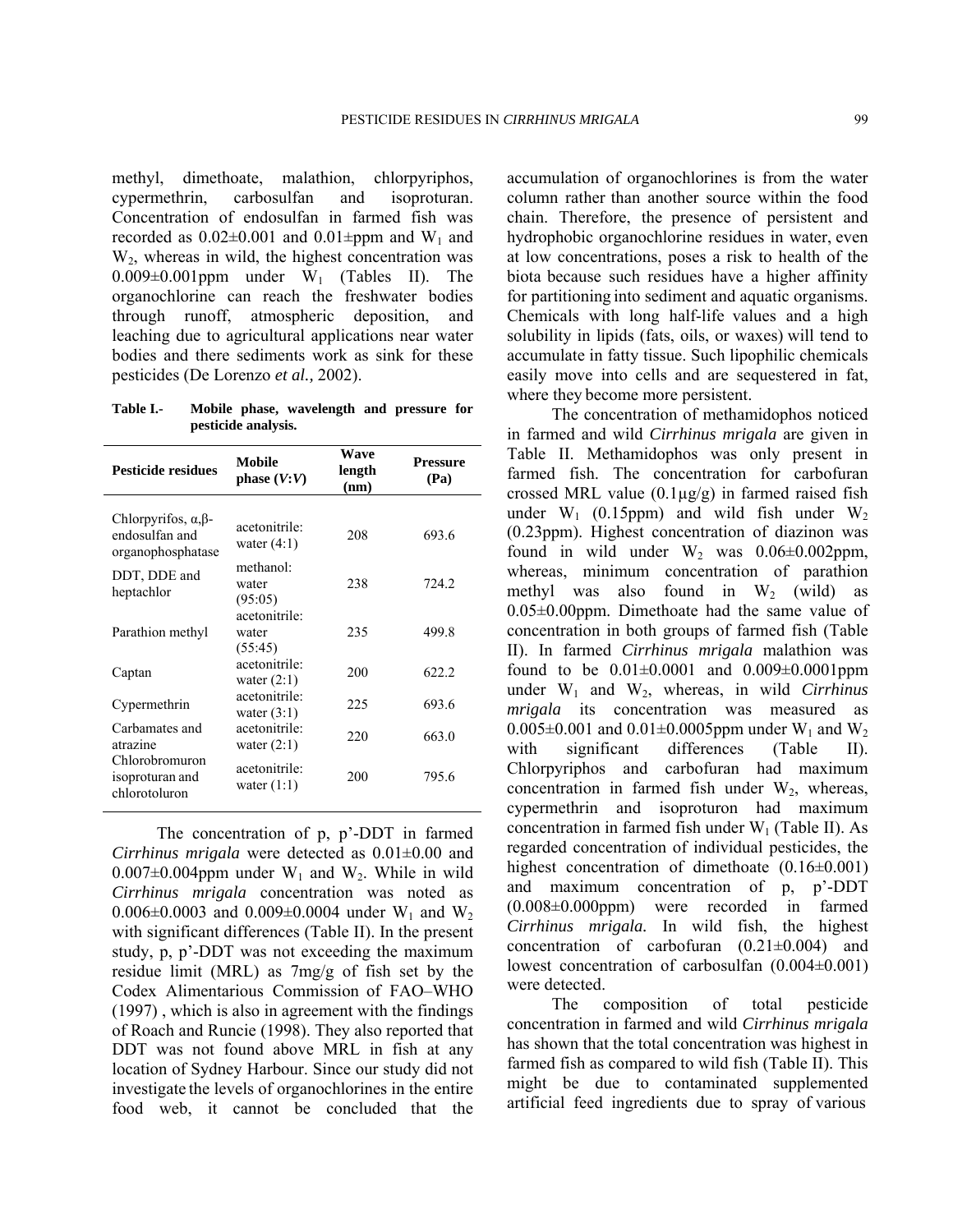Table II.-The concentration (ppm) of pesticide residues in the flesh of farmed and wild *Cirrhinus mrigala*.

| <b>Pesticides</b>   | <b>Fish weight</b>    |                        |                       | <b>Fish weight</b>    |                        |                      |
|---------------------|-----------------------|------------------------|-----------------------|-----------------------|------------------------|----------------------|
|                     | $501-900g$            | 901-1300 g             | $Mean \pm S.E$        | $501-900g$            | $901-1300g$            | $Mean \pm S.E$       |
|                     |                       |                        |                       |                       |                        |                      |
| Endosulfan $\alpha$ | $0.02\pm0.001$ nopq   | $0.01 \pm 0.001$ opg   | $0.01 \pm 0.001$ LM   | $0.009 \pm 0.001$ opg | $0.001 \pm 0.0007$ pq  | $0.005 \pm 0.001$ MN |
| $P, P'$ -DDT        | $0.01 \pm 0.0003$ opg | $0.007 \pm 0.0004$ pq  | $0.008 \pm 0.0004$ MN | $0.006 \pm 0.0003$ pq | $0.009 \pm 0.0004$ opg | $0.008\pm0.0003$ MN  |
| Methamidophos       | $0.08 \pm 0.01$ hi    | $0.01 \pm 0.005$ opg   | $0.04 \pm 0.01$ IJ    | $0.00 \pm 0.00$ o     | $0.00 \pm 0.00$ o      | $0.00 \pm 0.00$ N    |
| Carbofuran          | $0.15 \pm 0.009$ de   | $0.08 \pm 0.009$ hi    | $0.11 \pm 0.01$ E     | $0.02\pm0.003$ b      | $0.23 \pm 0.004$ a     | $0.21 \pm 0.004$ A   |
| <b>Diazinon</b>     | $0.03\pm0.001$ lm     | $0.02\pm0.001$ mn      | $0.03 \pm 0.001$ JK   | $0.051 \pm 0.001$ kl  | $0.06 \pm 0.002$ ijk   | $0.05 \pm 0.002$ GH  |
| Parathion methyl    | $0.06 \pm 0.001$ ij   | $0.07 \pm 0.001$ ii    | $0.06 \pm 0.001$ G    | $0.06 \pm 0.01$ jk    | $0.05 \pm 0.002$ jkl   | $0.06 \pm 0.002$ GH  |
| Dimethoate          | $0.16\pm0.001$ cd     | $0.16\pm0.001$ cd      | $0.164 \pm 0.001$ B   | $0.15 \pm 0.003$ cd   | $0.13 \pm 0.004$ f     | $0.14 \pm 0.004$ C   |
| Malathion           | $0.01 \pm 0.0001$ opg | $0.009 \pm 0.0001$ opg | $0.009 \pm 0.0001$ MN | $0.005 \pm 0.001$ pq  | $0.01 \pm 0.0005$ nopg | $0.008 \pm 0.001$ MN |
| Chlorpyriphos       | $0.01 \pm 0.007$ nopg | $0.08 \pm 0.001$ gh    | $0.05 \pm 0.01$ HI    | $0.06 \pm 0.005$ ijk  | $0.02\pm0.005$ mno     | $0.04\pm0.006$ J     |
| Cypermethrin        | $0.03 \pm 0.001$ mn   | $0.02 \pm 0.001$ nop   | $0.024 \pm 0.001$ KL  | $0.02 \pm 0.001$ mn   | $0.01 \pm 0.001$ nopg  | $0.02 \pm 0.002$ L   |
| Carbosulfan         | $0.05 \pm 0.01$ jkl   | $0.13 \pm 0.007$ ef    | $0.09 \pm 0.01$ F     | $0.008 \pm 0.009$ opg | $0.001 \pm 0.0007$ pq  | $0.004\pm0.001$ MN   |
| Isoproturon         | $0.17 \pm 0.009$ c    | $0.12 \pm 0.01$ f      | $0.14 \pm 0.009$ C    | $0.09 \pm 0.008$ g    | $0.16 \pm 0.008$ cd    | $0.13 \pm 0.01$ D    |
| Total mean          | $0.06 \pm 0.006$      | $0.06 \pm 0.004$       | $0.06 \pm 0.005$      | $0.05 \pm 0.006$      | $0.05 \pm 0.007$       | $0.05 \pm 0.005$     |
|                     |                       |                        |                       |                       |                        |                      |

Means with similar letters in a row/column are statistically similar at P<0.05.

 $S.E. = Standard error$ ; ppm = Parts per million

HPLC = High Performance Liquid Chromatography

pesticides and insecticides. The concentration of pesticides in fish might be related with the feed ingredients which were used for the preparation of artificial feed for supplementation to the fish. Isoproturon was detected in rice bran, which was used as one of the ingredient of feed used in the fish hatchery. These findings were in lines with the findings of Cheema (2003) who reported the pathway for the transmission of pesticide residues through feed The highest concentrations of pesticides in farmed fish were probably due to pollution of ground water in the study area and excessive spray of these pesticides on rice, wheat and maize which are basic feed ingredients used in harvesting of fish in ponds.

#### **CONCLUSIONS**

It has been concluded that higher concentration of pesticide residues (0.06ppm) was found in farmed *Cirrhinus mrigala* as compared to wild (0.05ppm). No pesticide residue has crossed maximum residue safe limit except carbofuran which was  $0.11$  ppm in the farmed and  $0.21$  ppm in the wild *Cirrhinus mrigala*. The minimum residues found were those of p,p-DDT in farmed fish and endosulfan in the wild fish.

## **ACKNOWLEDGEMENTS**

The authors are grateful the director of

Nuclear institute for Agriculture and Biology (NIAB), and Dr. M. Rafiq Asi for providing facilities of biochemical analysis for pesticide residues.

#### **REFERENCES**

- CHEEMA, A.J., 2003. Pesticide residues analysis of various fish feed ingredients of the local market. MSc thesis, University of the Punjab, Pakistan.
- FAO- WHO., 1997. Codex maximum residue limits for pesticides. FAO.
- DE LORENZO, M.E., TAYLOR, S.A., LUND, P.L., PENNINGTON, E.D. AND FULTON, M.H., 2002. Toxicity and bioconcentration potential of agricultural pesticide endosulfan in phytoplankton and zooplankton. Arch env. Cotam. Toxicol., 42: 173-81.
- HAOZHENG, W., MENGCHANG, H., CHUNYE, L., XIANGCHUN, Q., WEI, G. AND ZHIFENG, Y., 2007. Monitoring and assessment of persistent organochlorine residues in sediments from Daliaohe river watershed, Northeast of China. J. Environ. Monitor., 133:231-242
- HUNG, D.Q. AND THEIMANN, Q., 2002.Contamination by selected chlorinated pesticides in surface waters in Hanoi, Vietnam. Chemosphere, 47:357-367.
- IMO, T.S., SHEIKH, M.A. HIROSAWA, E., OOMORI, T. AND TAMAK, F., 2007. Contamination by organochlorine pesticides from rivers. Int. J. environ. Sci. Tech., 4:1-9.
- NTOW, J.W., 2005. Pesticide residues in Volta Lake. Ghana. Lake Reserv. Res. Manage., 10: 243-248.
- RAO, B.N., SULTAN, M.A., REDDY, K.N., REDDY, D.J. AND BABU, T.R., 1998. Investigation of pesticide